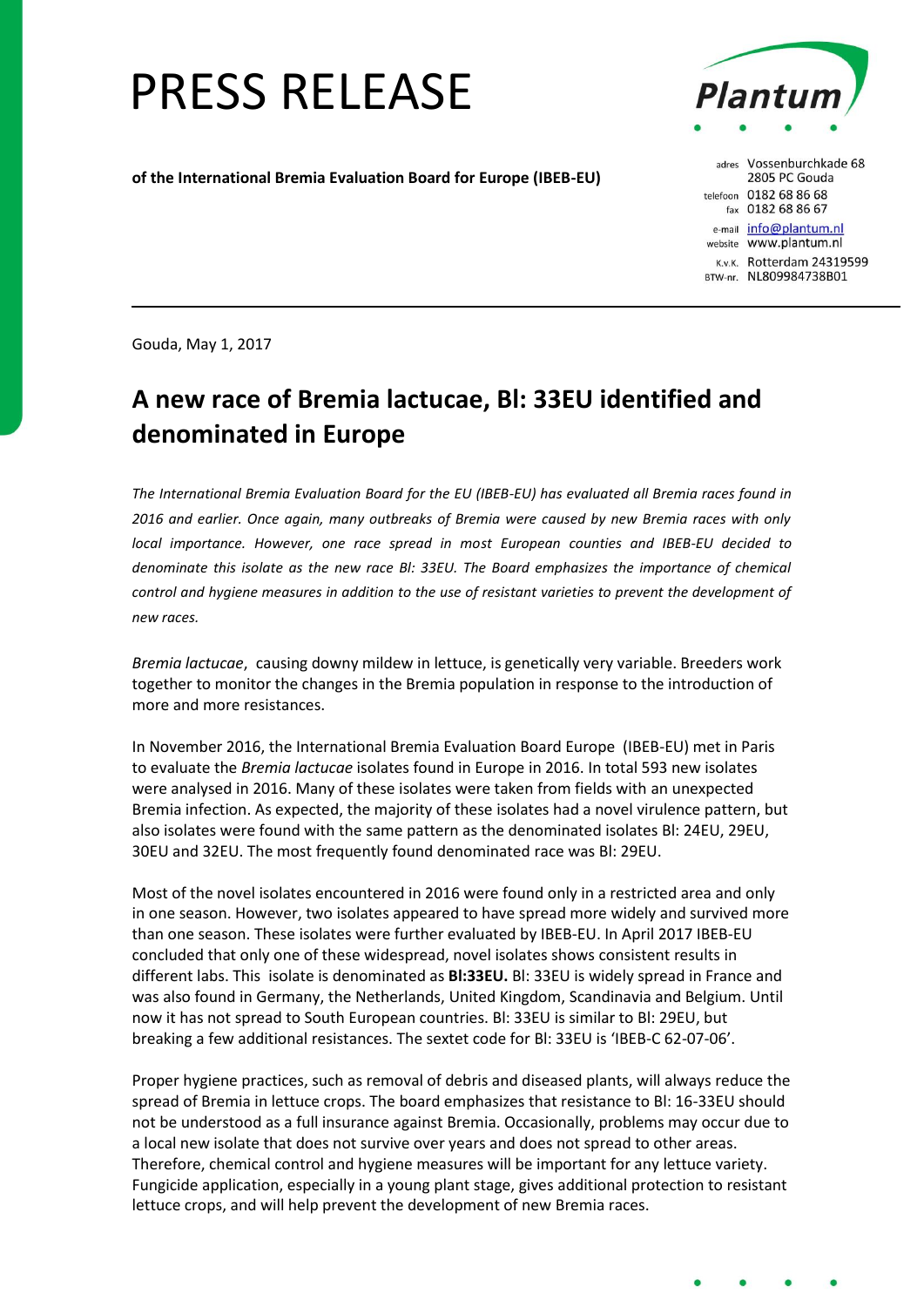

Denominated isolates are given a standardized code, following the ISF guidelines for pathogen coding. A new element added to the Bremia race code is the suffix to distinguish EU and US races, referring the distinct populations in Europe (EU) and America (US). Detailed studies did not show long distance spread of Bremia-isolates between the two continents. Therefore the denomination of European and American isolates is performed by two separate, closely collaborating continental working groups, IBEB-EU and IBEB-US.

The sextet code for Bl: 33EU is 'IBEB-C 62-07-06'. The sextet code describes the virulence pattern on a fixed set of lettuce lines for race determination. The IBEB set was revised recently. The IBEB-C set was adopted on March 1<sup>st</sup> 2016. The IBEB-C set is an updated and streamlined version of the previous EU-B set (see table below). This information is also available at the ISF website[: www.worldseed.org/isf/ibeb.html](http://www.worldseed.org/isf/ibeb.html)

IBEB-EU consists of representatives of the Dutch and French seed business associations Plantum NL and UFS, and the organisations of GEVES and Naktuinbouw. IBEB is supported by several Bremia researchers across Europe. The breeding companies were represented by lettuce breeders of Bejo Zaden, Enza Zaden, Gautier Semences, Bayer CropScience Vegetable Seeds, Rijk Zwaan, Monsanto Seminis, Syngenta Seeds and Vilmorin.

For testing and breeding purposes all nominated races and the IBEB-C determination variety set are available at GEVES/SNES (France) and at Naktuinbouw (The Netherlands).

Editorial note:

For more information please contact: SNES-GEVES France Mrs. Valérie Grimault, telephone +33 (0)2 41 22 58 00 e-mail[: Valerie.Grimault@geves.fr](mailto:Valerie.grimault@geves.fr)

Naktuinbouw Variety Testing department, Mr. Diederik Smilde, Mr. Richard Ludlage or Mrs. Amanda van Dijk, telephone +31 (0)71 33 26 213 e-mail[: Resistentie@naktuinbouw.nl](mailto:resistentie@naktuinbouw.nl) [www.naktuinbouw.nl.](http://www.naktuinbouw.nl/)

Attachment: Table IBEB C set for race determination – see next page